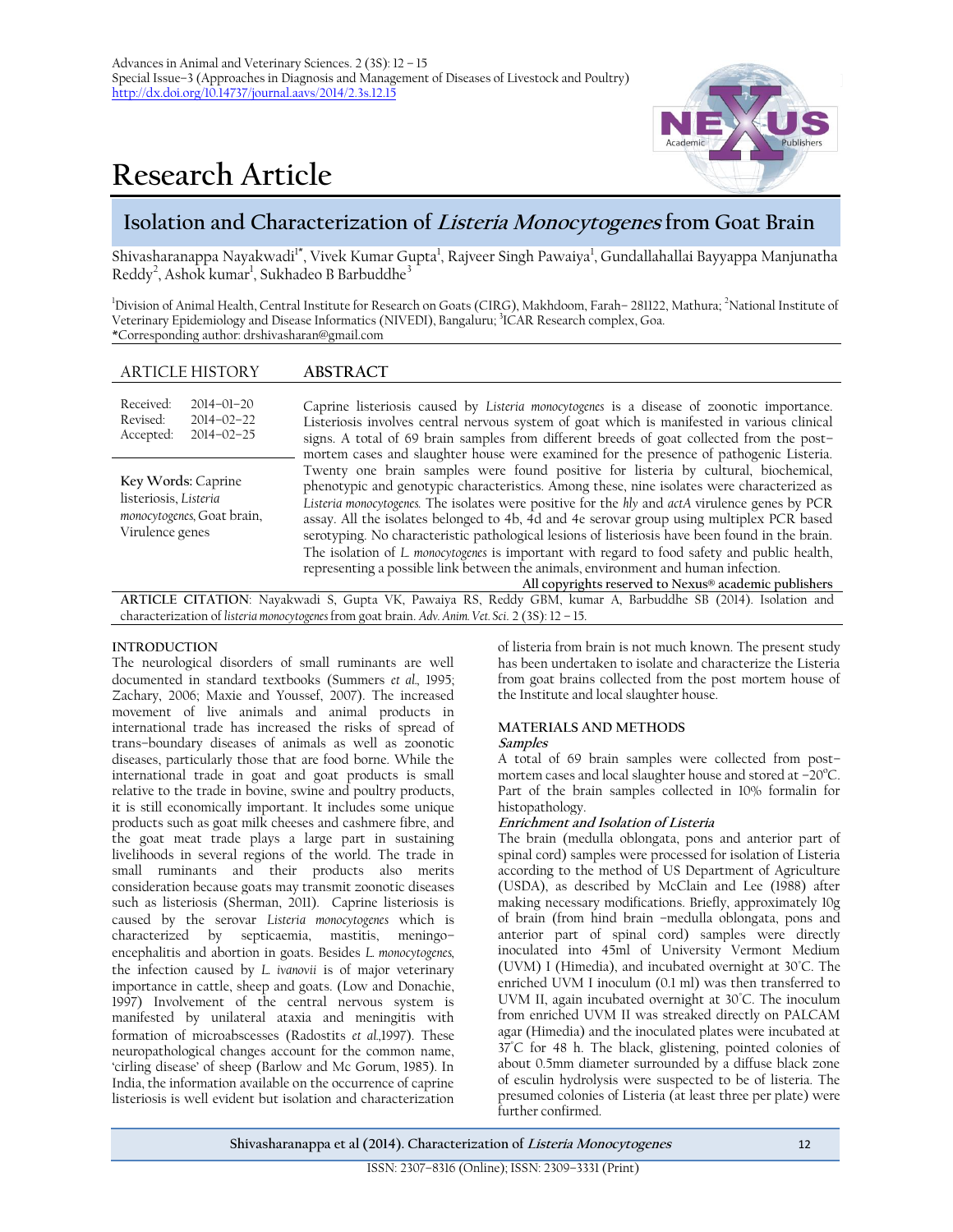

#### **Confirmation of the Isolates**

Morphologically, typical colonies were verified by Gram's staining, catalase reaction, tumbling motility at  $20\pm25^{\circ}$ C, methyl red–Voges Proskauer (MR–VP) reactions, nitrate reduction, fermentation of sugars (rhamnose, xylose, mannitol and a–methyle–D–mannopyranoside) and haemolysis on 5% sheep blood agar. One of the virulence genes called Actin gene (*actA*) with the primer sequence F 5′ CGC CGC GGA AAT TAA AAA AAG A–3′ R 5′–ACG AAG GAA CCG GGC TGC TAG (839bp) (Suarez and Vazquez– Boland, 2001) of *L. monocytogens* of bovine origin has been amplified in brain samples by polymerase chain reaction (Rawool *et al.,* 2007). The suspected Listeria isolates were confirmed at ICAR Research Complex, Goa as *Listeria monocytogenes.*

#### **DNA Extraction and PCR Amplification**

Bacterial DNA has been isolated by using DNA miniprep kit (MDI, Labs). 50 μl reaction mixture 5.0 μl of 10× PCR buffer, 1 μl of 10 mM dNTP mix (a final concentration of 0.2 mM), 2 μl of 50 mM MgCl2 (a final concentration of 2 mM), 10 μM of a primer set containing forward and reverse primers (a final concentration of 0.1 μM of each primer) 1 U of Taq DNA polymerase, 3 μl of DNA template and nuclease free water to make up the reaction volume. The cycling conditions for PCR included an initial denaturation of DNA at 95°C for 2 min followed by 35 cycles each of 15 s denaturation at 95°C, 30 s annealing at 60 °C and 1 min and 30 s extension at 72 °C, followed by a final extension of 10 min at 72 °C and held at 4°C. The resultant PCR product was further analyzed by agarose gel electrophoresis (1% agarose) stained with ethidium bromide (0.5 μg/ml) and visualized by a UV transilluminator (UVP Gel Seq Software, England).

Twenty one brain samples were processed for histopathology as per standard method (Luna, L.G., 1968) and microscopic lesions at different sub–anatomical sites were examined.



Figure 1: On PALCAM agar, the colonies were grey–green and have black sunken centre

Out of 21 brain samples processed, the prominent change was vascular congestion in the grey matter, followed by degenerative changes in the neurons at different anatomical sites. The less frequent lesions noticed were leptomeningitis, vascular wall thickening, and multifocal congestion and haemorrhages in the grey matter (Figure 3),

#### **RESULTS AND DISCUSSION**

Twenty one brain samples were found positive for Listeria by cultural, biochemical, phenotypic and genotypic characteristics. Among these, 9 were found positive for *Listeria monocytogenes.* On PALCAM agar, the colonies were gray–green, measuring 1.5–2mm in diameter and had black sunken center (Figure 1). Esculin, ferric iron, D–mannitol and phenol red contribute to this colour formation which is characteristics of Listeria. The cold enrichment has the disadvantage of being a lengthy procedure which can continue for several months and is prone to environmental contamination (Gronstol *et al.,* 1986). Hence, in our opinion, the organism can be readily isolated from brain tissues by enrichment in the selective media UVM I and UVM II and plating on PALCAM agar which is very simple and use full method in isolating Listeria from morbid samples such as brain. Simplified genus identification has been done such as Gram stain (revealed Gram–positive, slim, short rods) (Figure 2), positive catalase (3% hydrogen peroxide solution) methyl red and Voges–Proskauer (V–P) reaction and observation of motility. These isolates were negative for oxidase and nitrate reduction tests. The sugar fermentation tests of Listeria spp. showed negative for Xylose and Mannitol and positive for Ramnose. Antibiogram of these isolates revealed sensitivity to certain antibiotics such as oxytetracycline, ampicillin, gentamycin, amoxycillin, enrofloxacin, ceftriaxone and ciprofloxacin and resistant against cloxacillin. The *actA* virulence gene (839 bp) of *L. monocytogenes* was detected by PCR from the nine brain samples. PCR is the only test utilized for rapid detection of *L. monocytogenes* morbid specimens. Multiplex PCR assay has been used for the detection of Listeria virulence genes (Suarez and Vazquez–Boland, 2001; Rawool *et al.,* 2007). Various test protocols were evaluated for cerebrospinal fluid samples and tissue samples (fresh or in paraffin blocks) (Jaton, *et al.,* 1992).



Figure 2: Gram stain revealed Gram–positive, slim and short rods of Listeria

focal to diffuse gliosis (Figure 4), perivascular infiltration of mononuclear cells, sattellitosis and neuronophagia at many sites (Figure 5). But no characteristic lesions of Listeriosis have been found. This indicates the possibility of septicemic listeriosis and presence of listeria in brain even in the

**Shivasharanappa et al (2014). Characterization of Listeria Monocytogenes** 13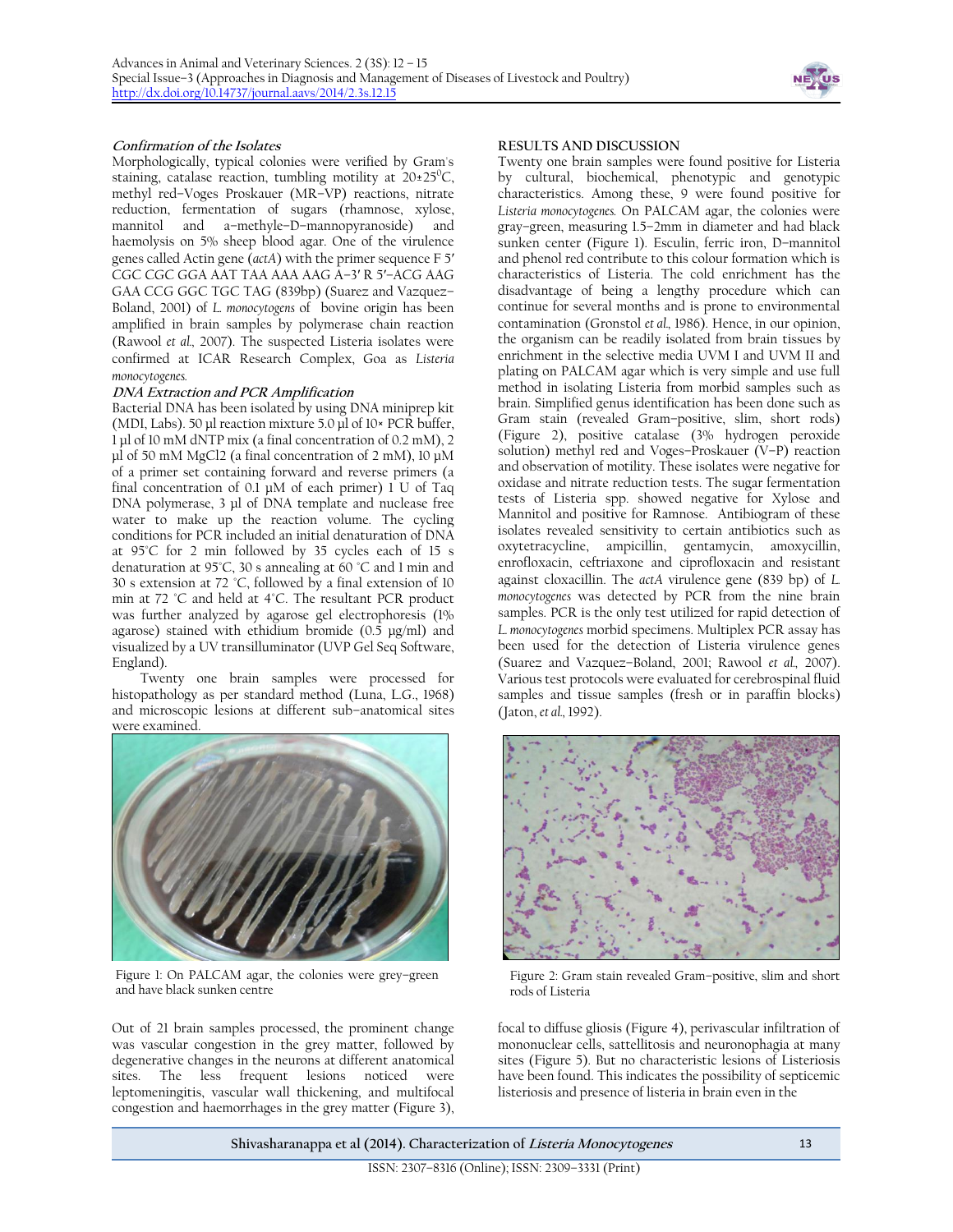



Figure 3: Congestion and Haemorrhages in the brain. H&E, x400



Figure 5: Sattellitosis and neuronophagia in the brain. H&E, x400

septicemic form. The animals with injured mucosa are most susceptible for entry of pathogen through the nerve endings (particularly trigeminal nerve), considered as the potential route of entry in encephalitic listeriosis (Otter and Blakmore, 1989a, 1989b). Therefore, the source of infection might be the faecal contaminated grazing areas and pastures. In India, *Listeria monocytogenes* has been isolated from blood samples of slaughtered goats (Banu Rekha, 1997) and goat milk and meat (Barbuddhe *et al.,* 2000b). Antibodies against LLO have also been detected in apparently healthy goats (Barbuddhe *et al.,* 2000b). The outbreaks of listerial encephalitis were reported in the migratory flocks of sheep in Punjab (Kumar *et al.,* 2007). Vishwanathan and Uppal (1981) isolated *L. grayi* from the brain of a sheep that died after exhibiting signs of the cerebral form of listeriosis. On the basis of clinico– histopathological findings, an outbreak of listeric encephalitis with a morbidity rate of 3.8% in sheep and 1.2% in goats, primarily affecting adult animals, has been recorded in an organized farm at Bikaner, Rajasthan (Chattopadhyay *et al.,* 1985). There are few studies in which Listeria has been isolated from brain. In the present study, we were able to isolate, identify and characterize the most pathogenic, public health significant *Listeria monocytogenes*  from goats. The *actA* virulence gene (839bp) of Listeria was detected by PCR (Figure 6). The bacterial surface protein



Figure 4: Diffuse microgliosis in the brain. H&E, x400



Figure 6: *actA* gene amplified by PCR (First lane) with negative control (second lane)

*actA* is a major virulence factor of *L. monocytogenes* that enables bacterial propulsion in the cytosol leading to the invasion of yet uninfected neighbouring cells by a process called cell–to–cell spreading. *actA* is also implicated in initial cellular invasion (Alvarez–Dominguez, C. 1997). The precise mechanism involved in *actA*–mediated invasion remains to be elucidated. However, for comprehensive characterization of Listeria, more studies are required to be undertaken (Nishibori *et al.,* 1995), considering that there are five genes *(plcA, prfA, hlyA, actA, and iap)* which are associated with virulence of Listeria spp.

#### **ACKNOWLEDGEMENTS**

The authors are thankful to the Director, Central Institute for Research on Goats (CIRG), Makhdoom, for providing necessary facilities to carry out the research work.

#### **CONFLICT OF INTEREST**

There is no conflict of interests among authors.

#### **REFERENCES**

- Alvarez–Dominguez C (1997). Host cell heparan sulfate proteoglycans mediate attachment and entry of *Listeria monocytogenes*, and the listerial surface protein ActA is involved in heparan sulfate receptor recognition. Infect. Immun. 65: 78–88.
- Banu Rekha G (1997). Virulence factor based diagnosis of *Listeria monocytogenes* infection in goats. M.V.Sc. Thesis. Indian Vet. Res I, Izatnagar, India.

**Shivasharanappa et al (2014). Characterization of Listeria Monocytogenes** 14